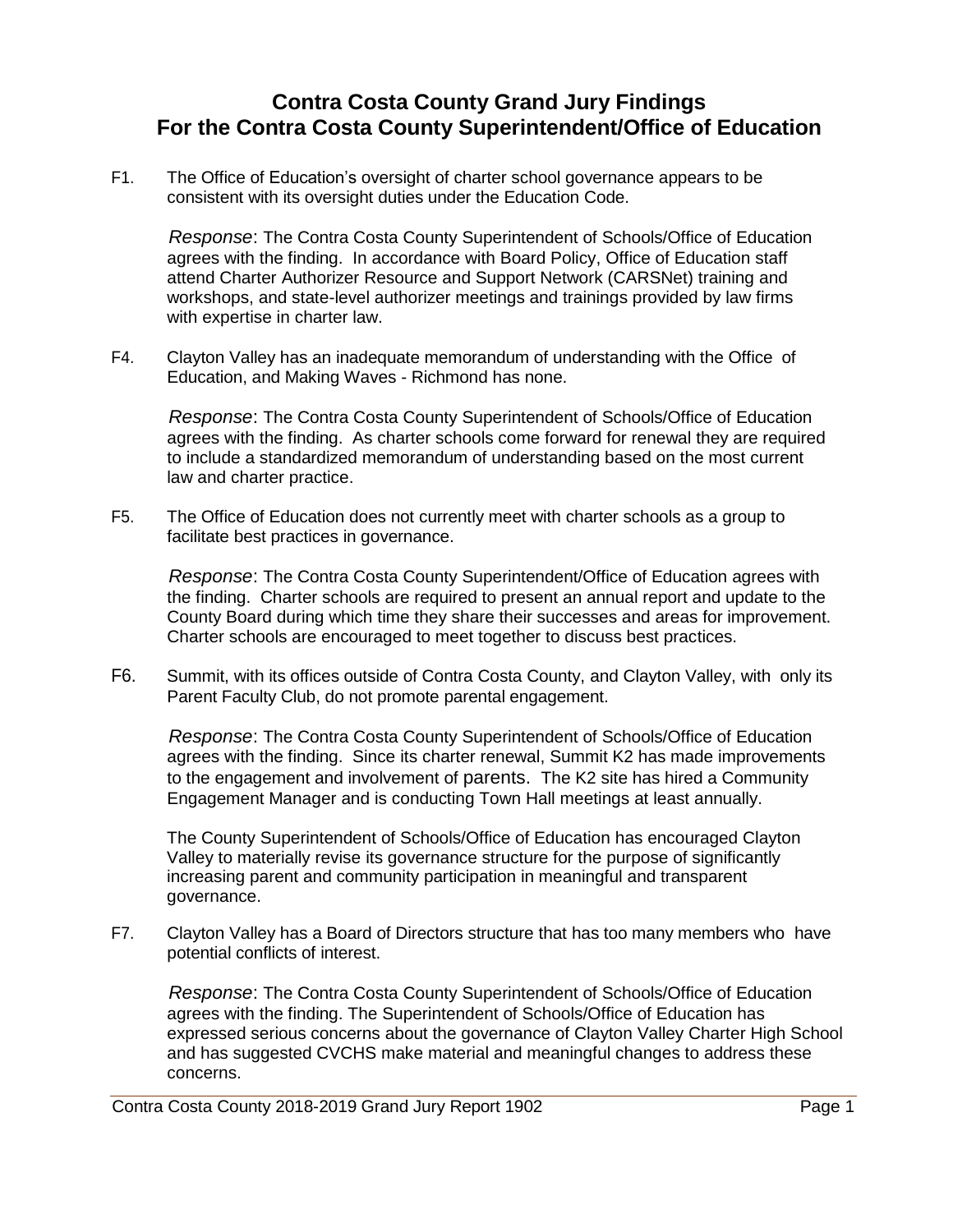F8. Making Waves Academy has a Board of Directors structure that gives undue influence to the Making Waves Foundation to appoint the Academy Board of Directors.

*Response*: The Contra Costa County Superintendent of Schools/Office of Education partially agrees with the finding. The current board structure creates a potential for undue influence. Making Waves has committed to having more parent and community member representation on their board. Making Waves is evaluating how the Waves Foundation, a materially significant donor to the charter, holds the charter accountable for funds distributed for the operation of the school including graduate scholarships and financial support for graduates to attend college.

F9. The County Office of Education website provides information that is comparable to the information found on the websites of other county offices of education.

*Response*: The Contra Costa County Superintendent of Schools/Office of Education agrees with the finding. Website information is dynamic and ever unfolding as legal compliance, regulations, forms and procedures change from year-to-year.

## **RECOMMENDATIONS**

R1. As a condition of approving charter petitions at the next petition renewal hearing, the Office of Education should consider requiring all charter schools that are under its chartering authority to have a standardized and detailed MOU using a modified version of the CARSNet format.

*Response*: The recommendation has been implemented. As charter schools come forward for renewal they are required to include a standardized memorandum of understanding based on the most current law and charter practice.

R2. As a condition of approving charter petitions at the next petition renewal hearing, the Office of Education should consider including provisions for parent-teacher organizations in its MOU for all charter schools.

*Response*: The recommendation has been implemented. The revised charter MOU includes language that requires charters to include engagement of parents and teachers.

R3. As a condition of approving Making Waves Academy and Clayton Valley Charter High School charter petitions at the next petition renewal hearing, the Office of Education should consider requiring these schools to enter into an MOU whereby they agree to update their board of director structures.

*Response*: The recommendation has not yet been implemented, but will be implemented in the future; The County Superintendent of Schools/Office of Education is closely monitoring proposed changes to charter law now under consideration by the state legislature. As these new laws come forward, the County Office of Education will communicate to charter schools all new governance requirements, including but not limited to, compliance with conflict of interest laws.